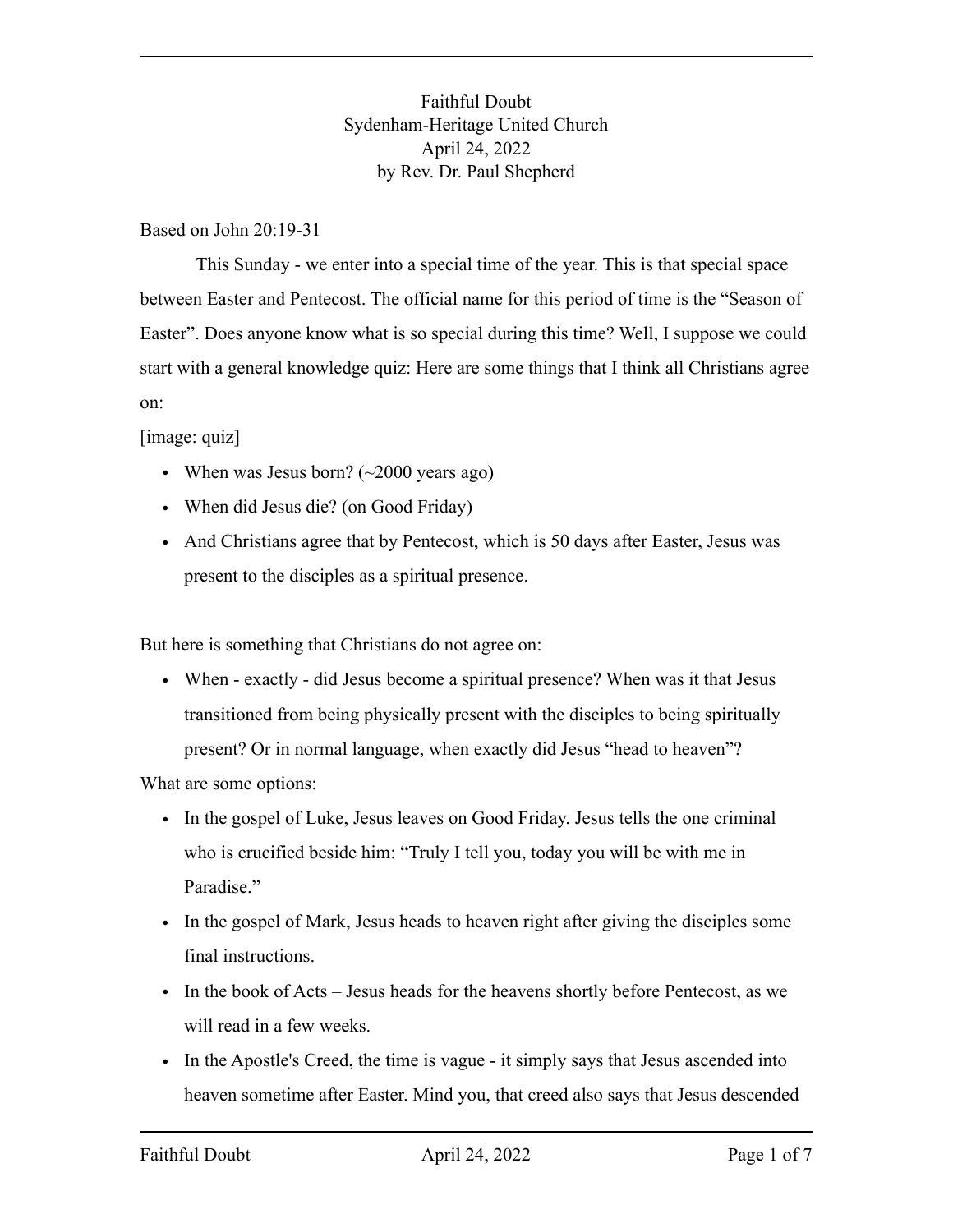into hell which is not biblical.

In any case, depending on what source you use, there is a window of 52 days during which Jesus may have headed for heaven. That window of opportunity being sometime between from Good Friday and Pentecost.

## [image: doubt]

And finally - why are we talking about this? It is because that period from Good Friday to Pentecost is precisely where we find ourselves now. Easter is behind us, and Pentecost lies ahead of us. And I am reminded that the whole issue of when - exactly - Jesus headed to heaven is an issue that has has split Christian groups and created whole new denominations. The issue does seem to matter.

And yet, I don't see how an uncertainty of 52 days can be all that important. 52 days is less than 5% of the 3 years of Jesus's public ministry. 52 days is only about 0.007% of the time that has elapsed since Jesus's death. I always thought that the important point was that Jesus's spirit lives on today. But many denominations insist that they and only they know the exact time and date that Jesus transitioned from a physical presence to a spiritual presence.

When I reflect on the history of the Christian church, and on human nature, I can only come to one conclusion. Which is this. Even though different denominations have fought passionately about the exact date that Jesus make his transition, these denominations were not actually fighting because of the date. They were only fighting because we all prefer certainty to uncertainty. The denominations did not really fight about the date. They just wanted to be certain. They wanted there to be a definitive answer.

As a member of the human species I understand our collective desire for certainty. We like to believe that we know what is going on in life. It is just way easier. [image: red green]

The philosopher Red Green said that the three little words that men find so hard to say are, "I don't know".

And our desire for certainty is perhaps why we think that doubt is a bad thing. The problem is that doubt is not really an option. It's reality. The only way to avoid doubt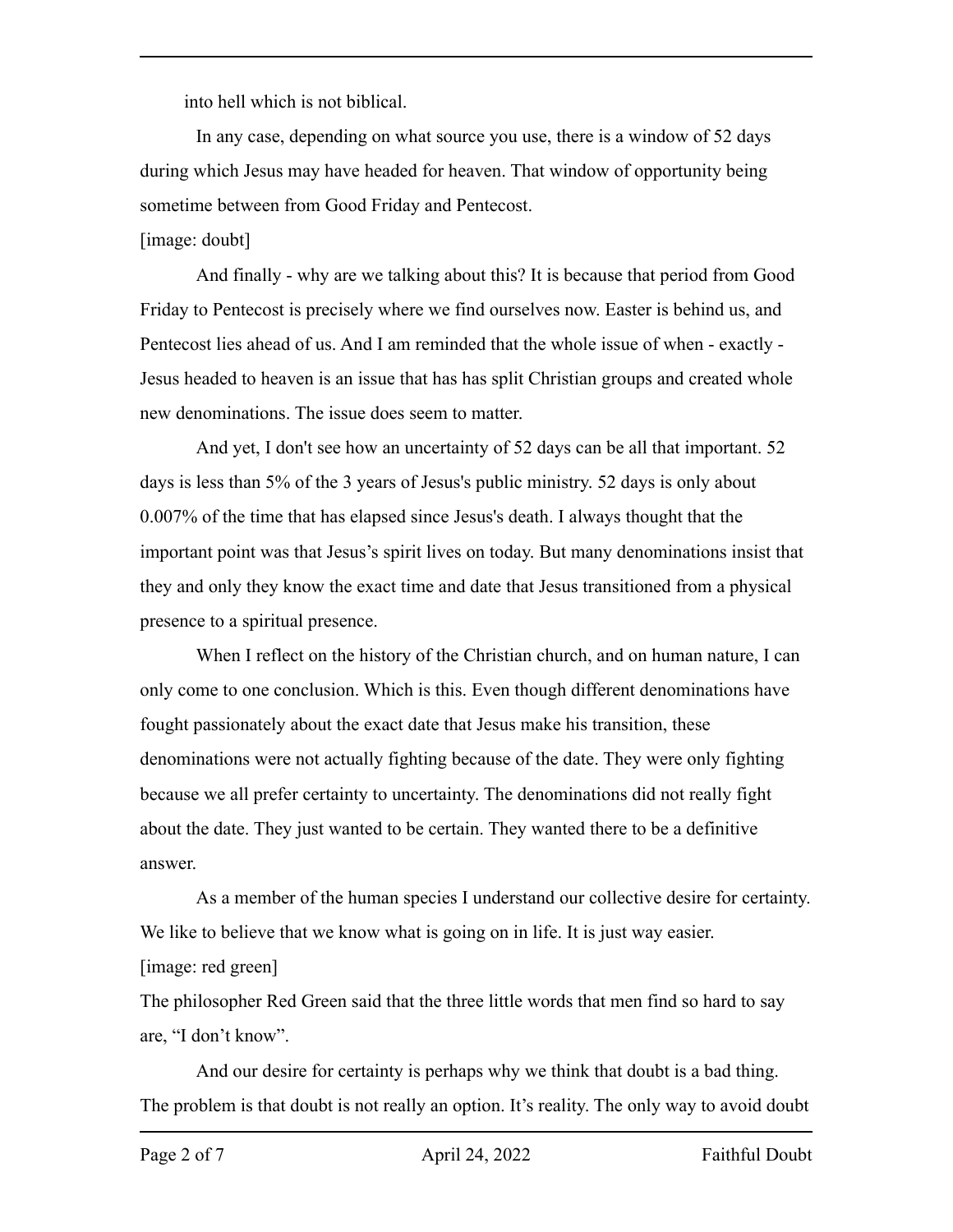is to close your mind off completely. Only a closed mind is certain.

[image: voltaire]

Voltaire famously said that "doubt is not a pleasant condition, but certainty is absurd". However it seems to be human nature that we prefer certainty to uncertainty and we prefer knowledge to doubt.

Do you think that is true? Well, let's do a few short experiments right now to find out. Do you prefer certainty in life? Or do you find great comfort in your doubts? Do you prefer it when life makes sense? How do you react to situations in life where doubt is the only appropriate response? What does it take to blow your mind?

Let us begin with a fun little story. The conclusion of the story will require a certain amount of doubt. You might even doubt what it is that you doubt. Here goes: [image: proof that  $3 < 2$ ]

- 1. Let  $a = 1$  and  $b = 2$
- 2. Since  $1 < 2$ , it follows that  $a < b$
- 3.  $a^2 < a \cdot b$  [multiply both sides by *a*]
- 4.  $a^2 b^2 < a \cdot b b^2$  [subtract  $b^2$  from both sides]
- 5.  $(a + b) \cdot (a b) < b(a b)$  [factor]
- 6.  $a + b < b$  [divide both sides by  $(a b)$ ]
- 7.  $1 + 2 < 2$  [substitute in the values for a and b]
- 8.  $3 < 2$  [simplify]

Now - be honest - do you doubt that conclusion? Or do you doubt my little proof? Do you doubt your own sanity? Do you doubt my sanity? For sure, something does not add up.

Let's try something else. We all like food, right? But even food gives us the opportunity to see if we prefer certainty in life. How do you react when you realize that many things in life that you thought were true are in fact lies? Consider these food facts while your sense of reality implodes.

[image: series of food images]

- Philadelphia cream cheese is not from Philadelphia. It is from New York.
- Hawaiian pizza is not from Hawaii. It's from Canada. Somewhere in Ontario.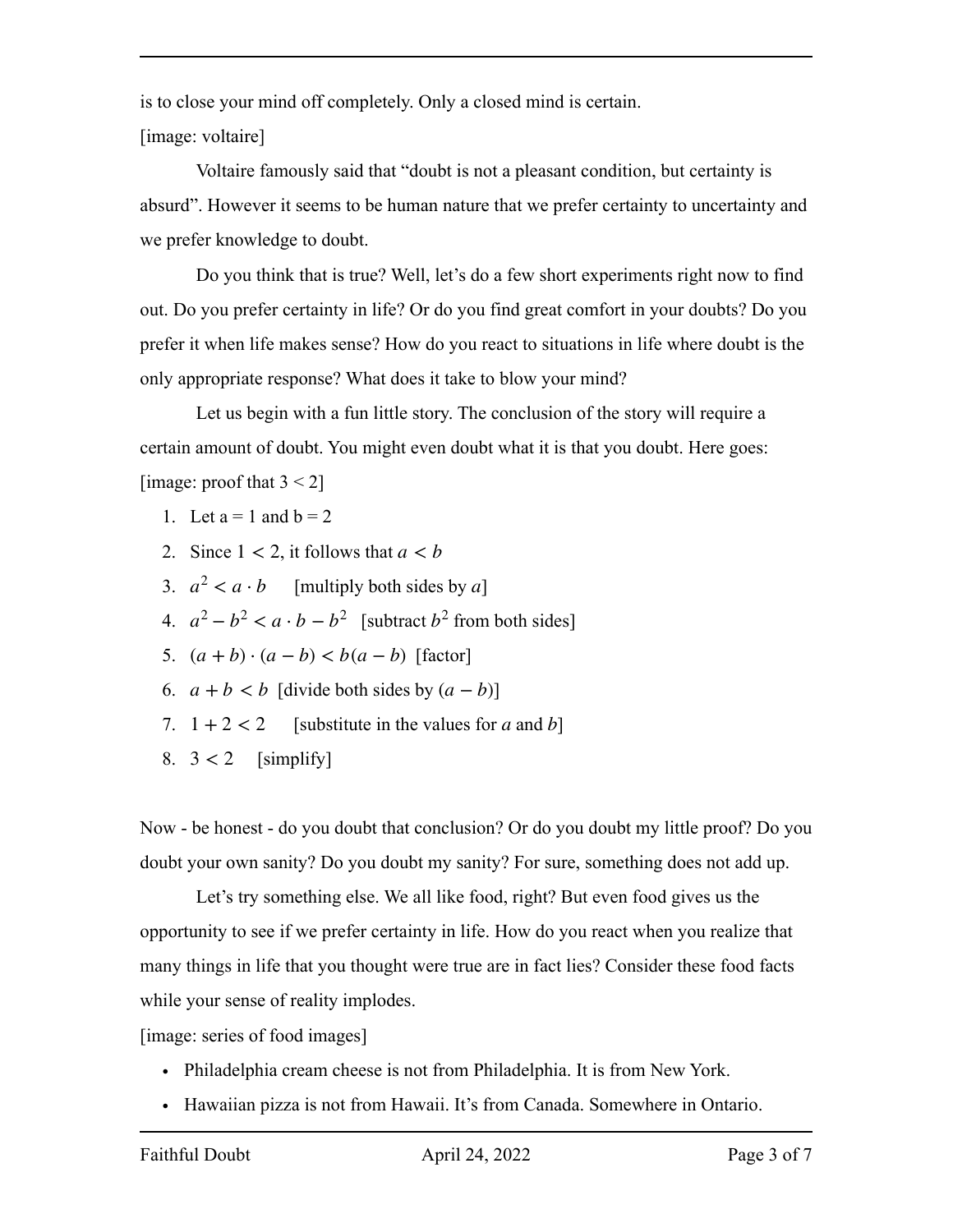- Swedish meatballs are not from Sweden. They are from Turkey, and are based on the famous Turkish kofta.
- German chocolate cake is not from Germany. It's from the US. The person who first created it was named … Sam German.
- Double Stuf Oreos only contain 1.86 stuff, not double.
- A foot long Subway sandwich is only 11 inches. I need to ask Bella about this one.
- Cap'n Crunch is not a captain. He is only a commander.

We have been living a lie. And the way out is to accept the fact that doubt is a normal part of life. We need to embrace our own doubts and see what we can learn from them. [image: bird dog]

This brings us to today's story about the disciples recognizing Jesus. And about Thomas being the one who wanted to recognize Jesus in a particular way. As I am sure you know, this is the Thomas we often refer to as "doubting Thomas". The issue of doubt comes entirely from the story we read this morning. Because Thomas said, "Unless I see the mark of the nails in his hands, and put my finger in the mark of the nails and my hand in his side, I will not believe."

But personally, I don't like the label "doubting" applied to Thomas. It seems harsh. It seems unnecessary. It seems unrealistic. Moreover, I'm not sure that the label is even correct - when applied to Thomas.

[image: dog person]

For one thing - the story makes it sound as if Thomas was the only disciple who had any doubts. But I suspect that a number of disciples would have had doubts. Thomas however was brave enough and strong enough to voice his doubts. What sane person would not have had doubts after all that happened during Holy Week? And Thomas is brave in other ways too. In John 11, Jesus is about to head to Judea, and the disciples warn Jesus not to go for fear that he will be stoned. And Thomas tells the rest of the disciples, "Let us also go, that we may die with Jesus." Thomas is brave. Thomas is brave enough to stand against the other disciples. Thomas is brave enough to freely admit his doubts.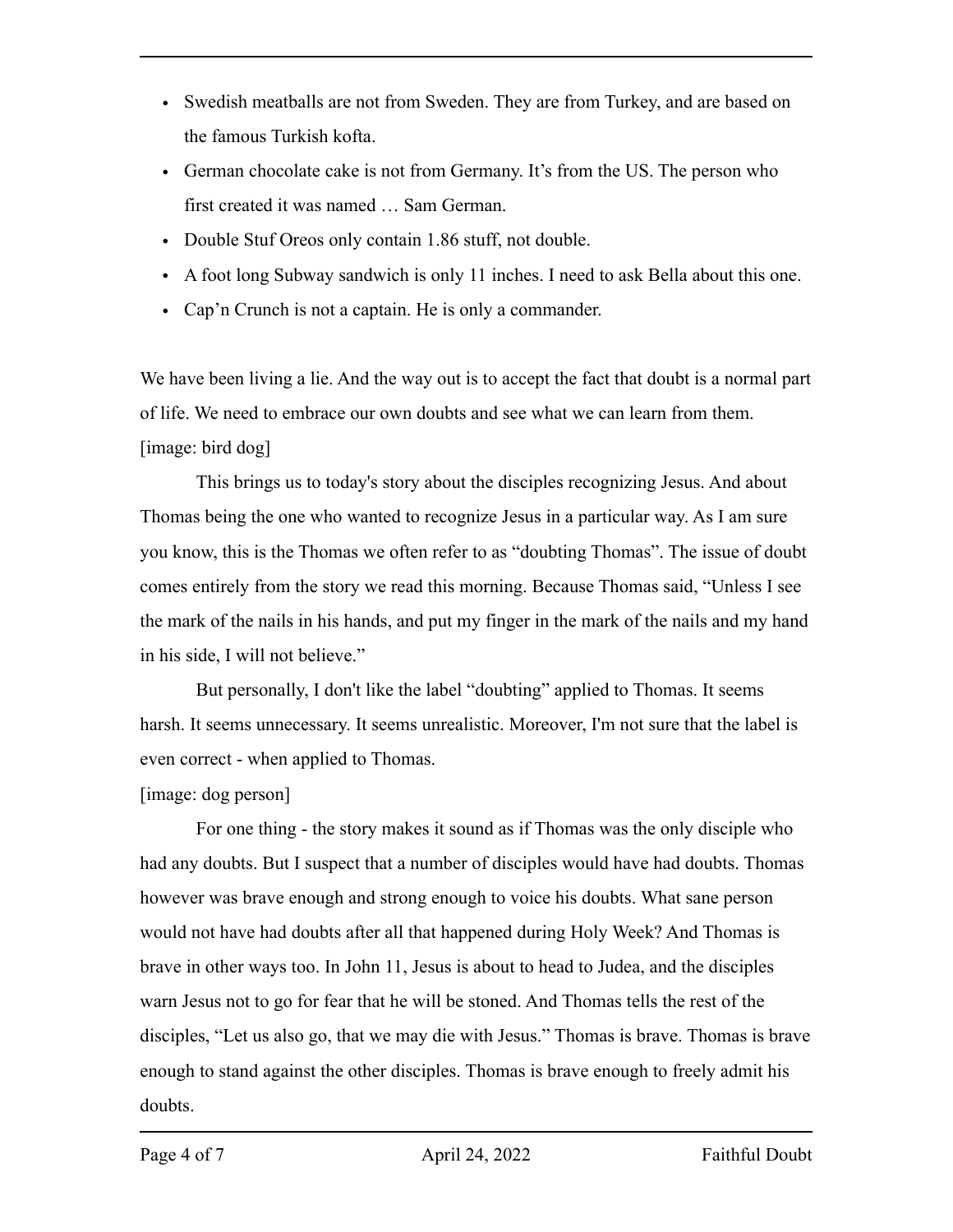And - more than that - Thomas wanted a first-hand experience of the risen Christ - Thomas did not want to settle for a second or third-hand story. And because of that perhaps we should applaud Thomas. Thomas was not content that the women said they found Jesus at the tomb. Thomas was not content that the other disciples had had an experience of the risen Christ. I suspect that Thomas would not have been content if he had been given an early release of the New Testament that proclaimed the living Christ. [image: girafe]

Thomas did not accept the testimony of others. Does that means that Thomas doubted. Or does it mean that Thomas was looking for something deeper - deeper than just hearing a story of the risen Christ. Perhaps it is only possible to look for deeper meaning by doubting - by not taking the stories of others as the final word. Even the Bible is not the final word if we believe that God is still speaking. Doubt can sometimes be dismissive. But when doubt pushes us to look more deeply, that can be a very faithful type of doubt.

I think that idea works very broadly with our own faith too. Doubt is an essential ingredient for exploring our own faith. Doubt helps us recognize limitations in some of our understandings of God and Jesus. Sometimes we learn something about faith or God as children. And as we become adults, some of those teachings no longer work for us anymore. And when that happens, we have a choice. We can either discard faith altogether. Or we can accept more mature ideas and embrace a more adult version of faith. That is essentially what the progressive movement within Christianity is all about. [image: Emmanuel College]

During my time at seminary, I "lost my faith" at least 4 or 5 times. But each time that happened, what really happened was that I lost a more elementary understanding of Christian faith, and I simultaneously found a more mature, more expansive, more creative view of Christian faith. I lost some Christian ideas I had never really reflected on seriously until I was forced to really look at them at seminary. And I replaced them with more reflective, thoughtful, believable concepts and ideas. I found a much more rational faith. And the seed that led to my better understanding of Christian faith was doubt. Faithful doubt.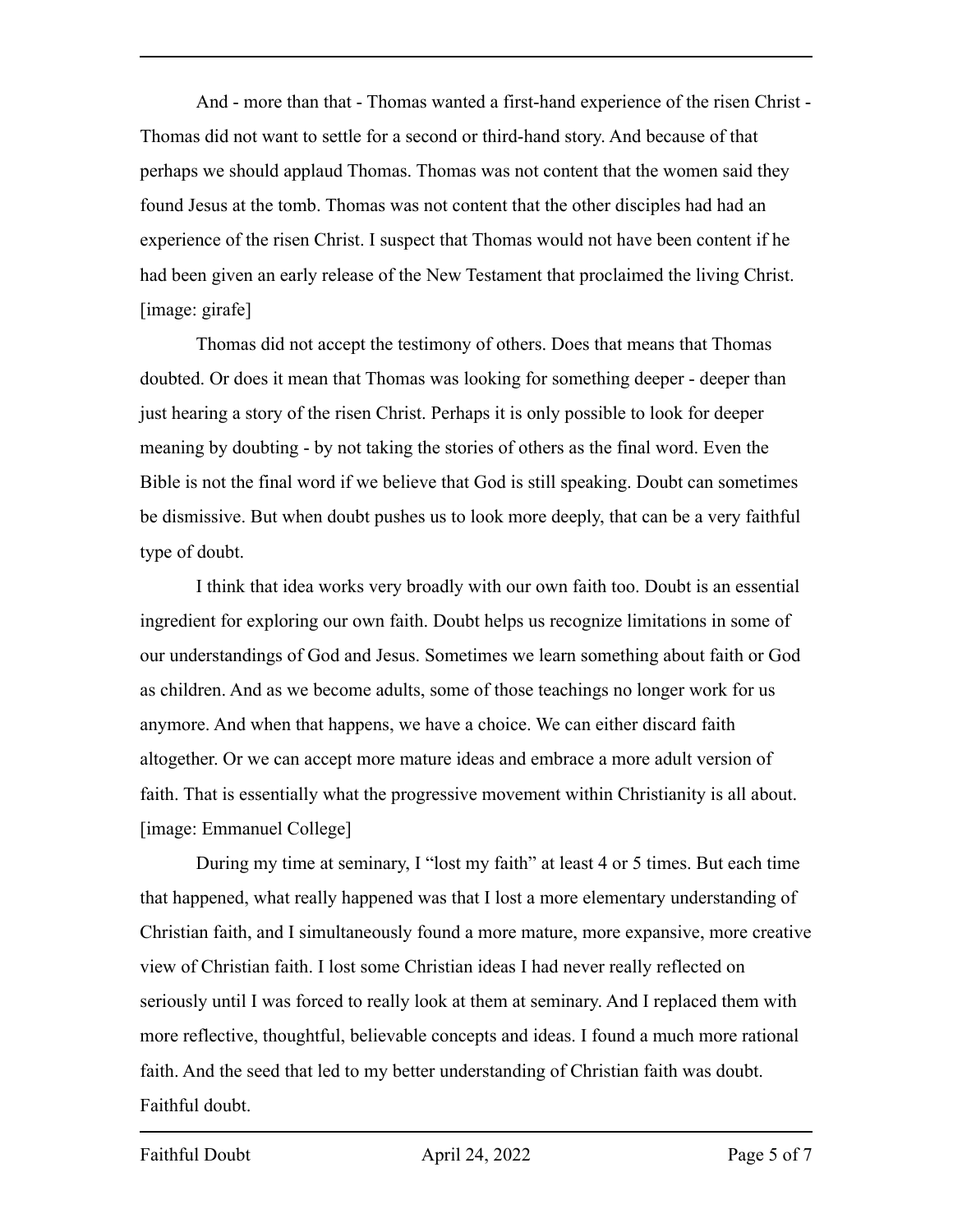Thomas should be applauded because he chose to find his own way to make his faith more real. And then he did it. Do you think after the experience that Thomas went through he would ever doubt the risen Christ again? I don't think so. It's ok to lose your faith if you find a better one in the process! And you can do that and remain faithful. It happens all the time, when we seriously consider - what is the Trinity exactly? How can Jesus be divine and human? And perhaps you have your own burning questions of Christian faith.

## [image: cat]

Thomas held out for his own experience of the risen Christ. For that reason I always think of Thomas - not as doubting Thomas - but as faithful Thomas. Not only did Thomas demand and wait for his own experience of Jesus - but his experience was unique because of it.

And in the story, Thomas's desire for his own personal revelation of Jesus is satisfied. Thomas says that he wants to see Jesus's wounds, and Jesus offers to show his wounds to Thomas - to let Thomas touch him. Jesus was not offended by Thomas's doubt. Jesus simply allowed Thomas to touch him and to let Thomas draw his own conclusions.

Thomas recognized Jesus by his wounds. Thomas recognized Jesus by touch. It sounds to me that Thomas had a very intimate experience. An intimate experience that Thomas would not have had if he had simply believed the "party line" of the disciples.

And what about us? In what ways do we recognize God in our midst today. In what ways do we refuse to recognize God in our midst? What symbols embody Jesus or God for you? How about in this church? The cross? The building? Other members of the congregation? Our mission? Our dreams? The music? The coffee? Where is God in this church for you?

## [image: llama]

And where is God outside this church for you? How do you recognize God outside this sanctuary? At the bus stop? Visiting people in hospital? Visiting people in prison? At a grocery store? Spending time with family? Spending time in nature? In a smile? In a tear? What do you do to find God? What works for you?